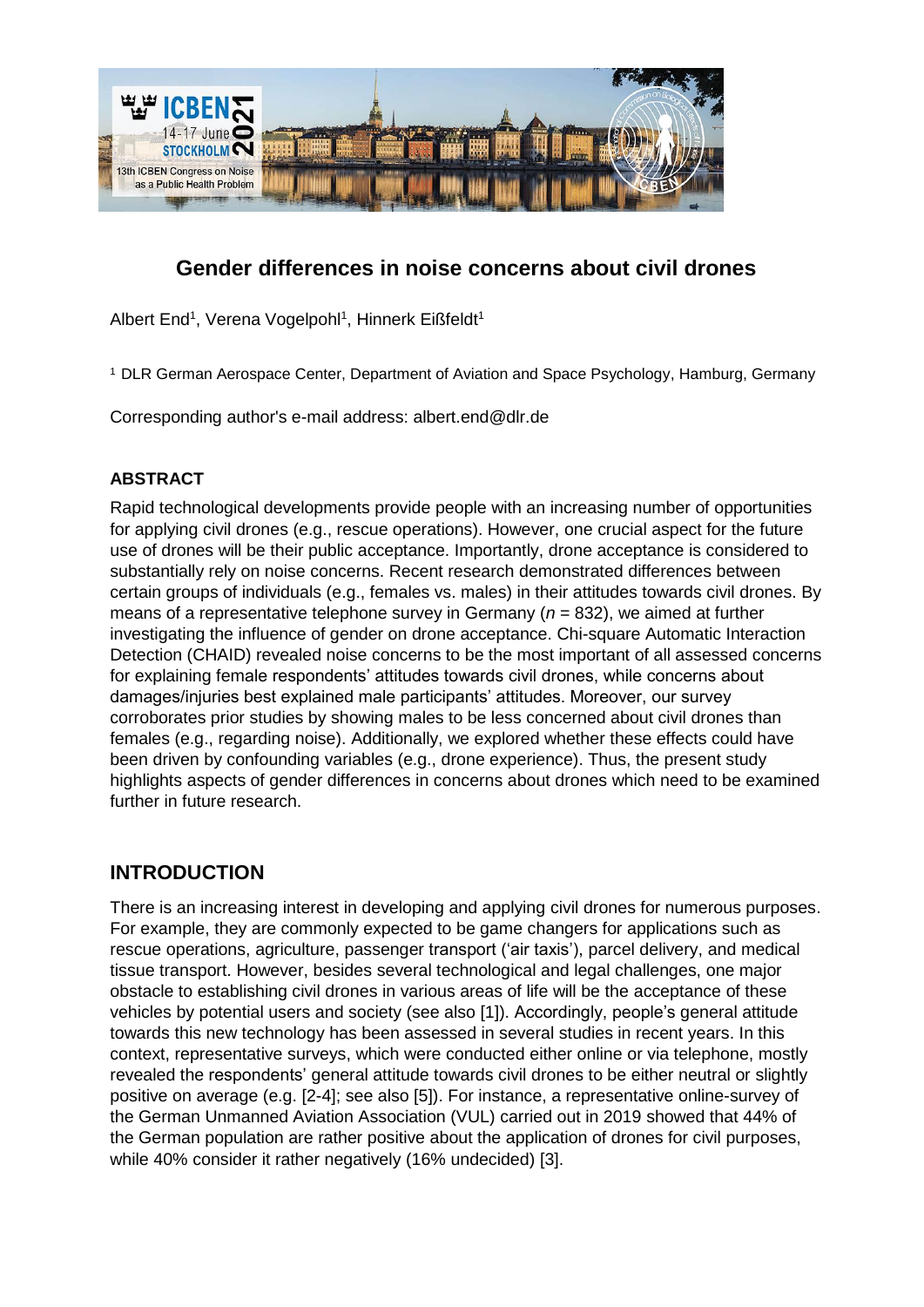In addition to rather general insights into the acceptance of civil drones, recent research also yielded empirical evidence that acceptance varies with certain sociodemographic factors. With respect to gender and age, males and younger adults were repeatedly shown to have a more positive general attitude towards civil drones than females and older adults (e.g. [2, 4]). For instance, a representative online-survey of the German Unmanned Aviation Association (VUL) conducted in 2017 revealed 54% of the male German population as compared to 31% of the female German population to be rather positive about the application of drones for civil purposes [2]. Correspondingly, prior research suggests that females frequently have more concerns about drone applications (e.g. [4]), for example regarding issues of privacy [6].

In 2018, the International Transport Forum (ITF) at the OECD postulated the potential impact on noise levels to be one of the major challenges for the future development and civil use of drones [7]. In line with this notion, previous research demonstrated noise originated from aviation (i.e., aircraft noise) to have particularly high potential for annoying citizens, for instance as compared to road traffic or railway noise (e.g. [8]). Last but not least, this is especially important because there is empirical evidence that noise has detrimental effects on people's health (for reviews, see [9, 10]). Hence, it seems to be surprising that several previous studies indicated concerns about drone noise to be among the least widespread of all assessed concerns on this topic (e.g. [2-4, 11, 12]; but see [13]). However, even though the prevalence of noise concerns was relatively low in the telephone-survey of Eißfeldt and colleagues, this recent study showed that whether participants had noise concerns about civil drones or not best explained the general attitude towards these vehicles among all considered concerns [4]. Importantly, this emphasizes the central role of noise concerns for future drone applications.

On this basis, the present study aimed at shedding further light not only on noise concerns about civil drones in general, but specifically on gender differences within this context. Additionally, we sought to examine to what extent potential gender differences could have been driven by certain confounding variables.

# **METHODS**

The present study was based on the same telephone-survey as the publication of Eißfeldt and colleagues [4]. The survey was carried out by infas (Institute for Applied Social Sciences, Bonn, Germany) in spring 2018 on behalf of the DLR German Aerospace Center. It consisted of computer-assisted telephone interviews (CATI) on the acceptance of civil drones in Germany with an average duration of 18 minutes per interview. A dual frame procedure with 70% landline numbers and 30% cell phone numbers was applied for generating telephone numbers. All participants were required to be at least 14 years of age and, for landline numbers, members of private households were selected by last-birthday procedure [14]. In this way, the sample comprised 832 respondents (48.2% females, 51.8% males) between 14 and 94 years ( $M = 51.5$  years,  $SD = 18.2$  years).

All findings reported in the 'results' section below refer to the original (i.e., raw) survey data because several analyses required data on the individual level of actual respondents. However, the 'results' section is completed by an explicitly labelled report of data that were weighted to ensure representativeness for the German population with respect to a number of central sociodemographic factors. In this way, it is ensured that the current study's two main findings on the superordinate group level were similar when using weighted as compared to unweighted survey data. The weighting was based on data of the German government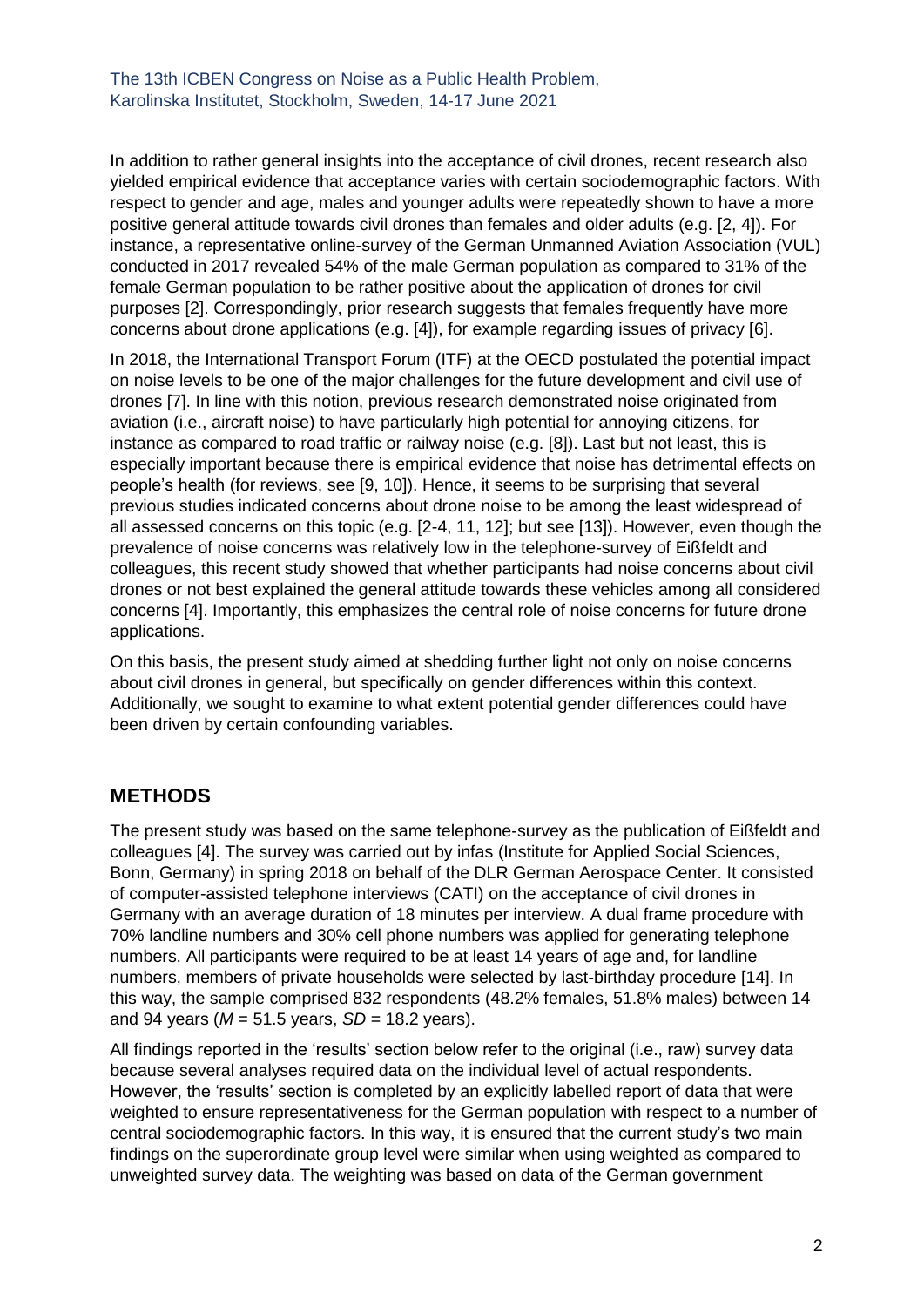statistics and performed by infas with respect to age, gender, size of household, highest school degree, employment situation, federal state of residence, and community size [14]. For further information about the survey procedure as well as an overview of the general results, see the publication of Eißfeldt and colleagues [4].

## **RESULTS**

#### **Gender differences in general attitude towards civil drones**

First, when asking the participants whether their general attitude towards civil drones was rather positive or rather negative, we found a significant gender difference,  $\chi^2(2) = 44.50$ ,  $p <$ .001. Whereas the majority of males reported to have a rather positive attitude towards drones (59.6% rather positive, 32.7% rather negative, 7.4% undecided, 0.2% answer refused), most females evaluated this technology rather negatively (36.9% rather positive, 53.9% rather negative, 9.2% undecided; see also Figure 1).<sup>1</sup>



**Figure 1:** Female and male respondents' general attitude towards civil drones.

#### **Explaining females' and males' general attitudes by concerns**

Second, we aimed at investigating the potential of the following seven assessed areas of concern about civil drones in explaining female and male respondents' general attitude: concerns about noise, concerns about damages and injuries, concerns about liability and insurance, concerns about the violation of privacy, concerns about crime and misuse, concerns about animal welfare, and concerns about traffic safety. To avoid sequence effects, the participants were asked whether they are rather concerned or rather not concerned about each of these areas in a randomized order. On this basis, for the purpose of analyzing which of the seven assessed areas of concern explained the participants' general attitude towards civil drones best, we calculated gender-specific Chi-square Automatic Interaction Detection (CHAID) models (see Figure 2).

<sup>1</sup> Please note that even though 'refused' answers were excluded from the inferential statistical analysis of general attitudes towards civil drones, the corresponding percentages of these answers are reported for reasons of transparency.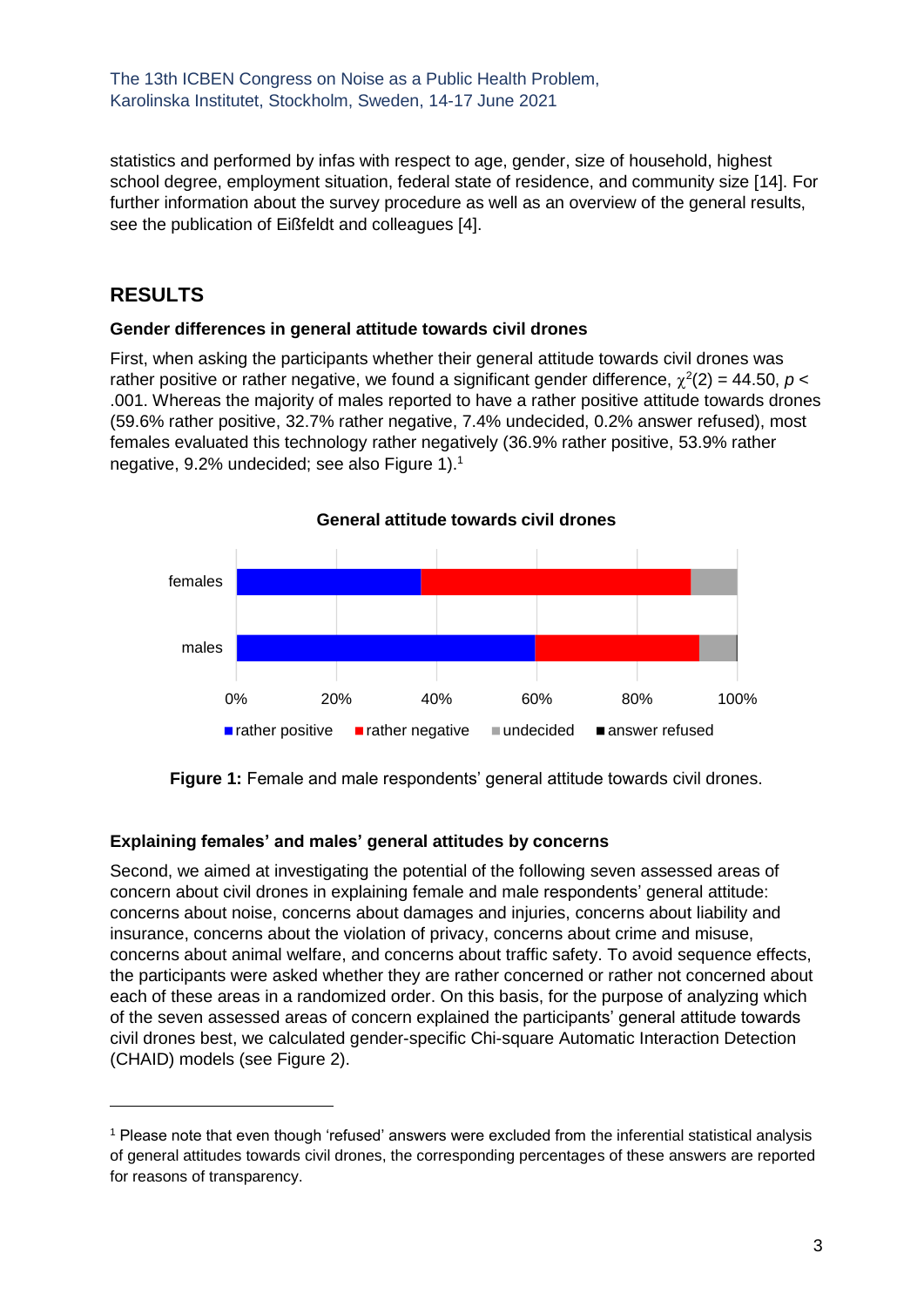**A)**

#### **Females' general attitude towards civil drones**

| <b>node 0</b> ( $n = 401$ ) |       |  |  |
|-----------------------------|-------|--|--|
| rather positive             | 36.9% |  |  |
| rather negative             | 53.9% |  |  |
| undecided                   | 9.2%  |  |  |

**noise concerns**

|                      | $\chi^2(2) = 13.57, p = .003$ |
|----------------------|-------------------------------|
| rather concerned     | rather not concerned; missing |
|                      |                               |
| $ node 1 (n = 244) $ | $ node 2 (n = 157) $          |
| Irothor pooitivo     | $rothor$ no $ith$             |

rather positive 30.3%<br>rather negative 61.1% rather negative 61.1%<br>undecided 8.6%  $\vert$ undecided rather positive 47.1%<br>rather negative 42.7% rather negative 42.7%<br>undecided 10.2%  $|$ undecided

**B)**

#### **Males' general attitude towards civil drones**

|                                                   | <b>node 0</b> ( $n = 430$ ) |                               |       |  |  |
|---------------------------------------------------|-----------------------------|-------------------------------|-------|--|--|
|                                                   | rather positive             | 59.8%                         |       |  |  |
|                                                   | rather negative             | 32.8%                         |       |  |  |
|                                                   | undecided                   | 7.4%                          |       |  |  |
|                                                   |                             | damage/injury concerns        |       |  |  |
| $\chi^2(2) = 20.89, p < .001$                     |                             |                               |       |  |  |
|                                                   |                             |                               |       |  |  |
|                                                   | rather concerned            | rather not concerned; missing |       |  |  |
|                                                   |                             |                               |       |  |  |
| node 1 $(n = 280)$                                |                             | node 2 ( $n = 150$ )          |       |  |  |
| rather positive                                   | 53.2%                       | rather positive               | 72.0% |  |  |
| rather negative                                   | 40.4%                       | rather negative               | 18.7% |  |  |
| undecided                                         | 6.4%                        | undecided                     | 9.3%  |  |  |
| noise concerns                                    |                             |                               |       |  |  |
| $\chi^2(2) = 11.87, p = .008$                     |                             |                               |       |  |  |
|                                                   |                             |                               |       |  |  |
| rather not concerned; missing<br>rather concerned |                             |                               |       |  |  |
|                                                   |                             |                               |       |  |  |
| <b>node 3</b> $(n = 123)$                         | <b>node 4</b> ( $n = 157$ ) |                               |       |  |  |
| 61.8%<br>rather positive                          | rather positive             | 46.5%                         |       |  |  |
| rather negative<br>29.3%                          | rather negative             | 49.0%                         |       |  |  |
| undecided<br>8.9%                                 | undecided                   | 4.5%                          |       |  |  |

**Figure 2:** Gender-specific CHAID models. Note: Bonferroni-corrected *p*-values.

Importantly, concerns about noise constituted the only area of concern which significantly contributed to the explanation of female respondents' attitudes,  $\chi^2(2)$  = 13.57, Bonferronicorrected  $p = 0.003$ . In contrast, concerns about damages and injuries explained male participants' attitudes best and entered the corresponding decision tree model on the first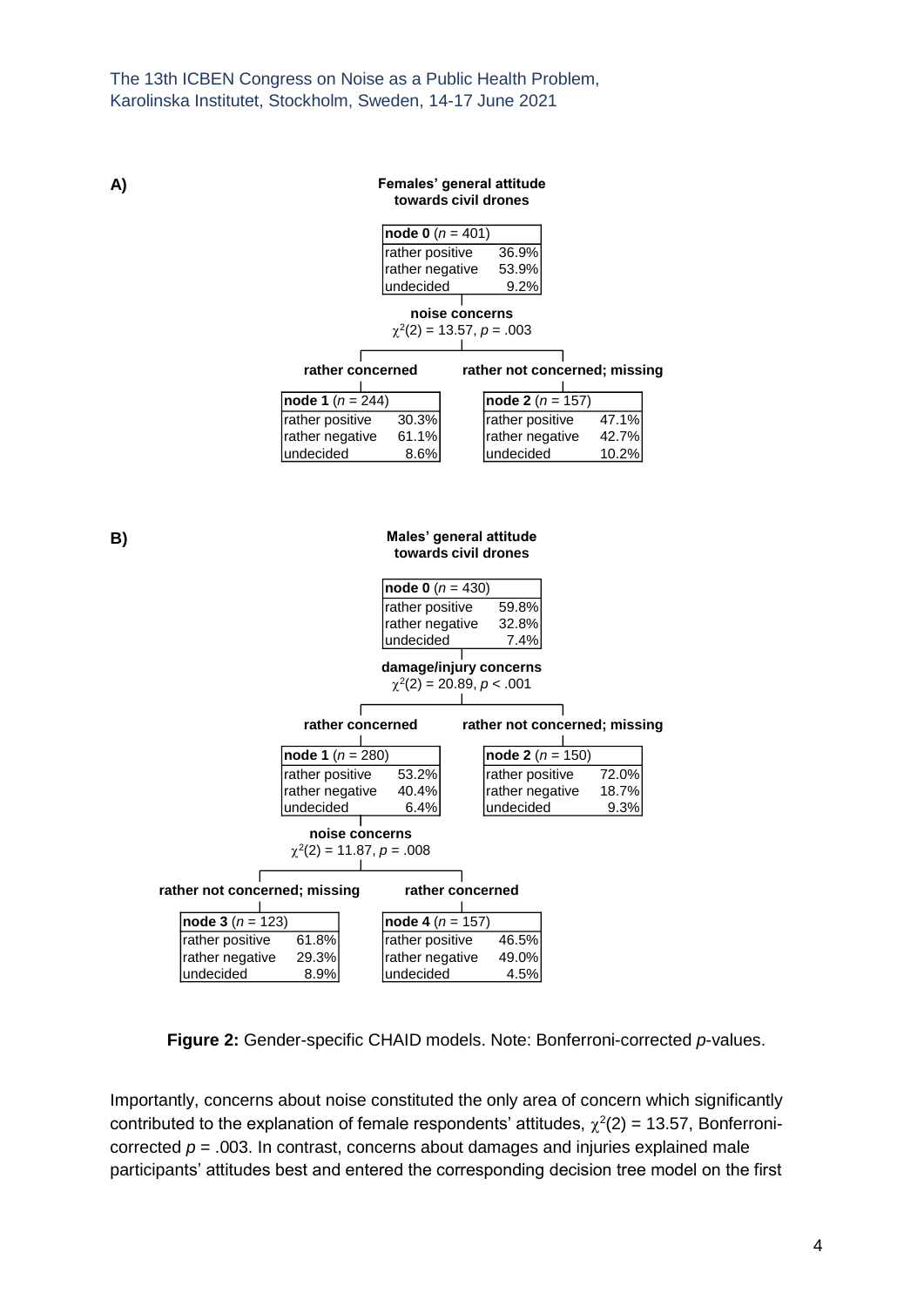level,  $\chi^2(2)$  = 20.89, Bonferroni-corrected  $p < .001$ . Only on the second level of the model, for male respondents who reported to be rather concerned about damages and injuries, concerns about noise made a significant further contribution to explaining the general attitude towards civil drones,  $\chi^2(2) = 11.87$ , Bonferroni-corrected  $p = .008$ .

#### **Gender differences in concerns**

Third, in addition to the analysis of CHAID models, we examined whether the seven areas of concern were differentially widespread among female and male respondents. Importantly, this approach revealed a significant gender difference with respect to the prevalence of concerns about drone noise,  $\chi^2(1) = 26.14$ ,  $p < .001$ , indicating that females (60.8% rather concerned, 34.7% rather not concerned, 4.5% undecided) as compared to males (44.8% rather concerned, 53.1% rather not concerned, 2.1% undecided) more frequently reported to have noise concerns (see also Figure 3). $<sup>2</sup>$ </sup>



**Figure 3:** Female and male participants' concerns about drone noise.

Apart from noise concerns, significant gender differences were found regarding five out of the six other areas of concern. In detail, female respondents reported more frequently than males to be concerned about damages and injuries,  $\chi^2(1) = 20.08$ ,  $p < .001$ , the violation of privacy,  $\chi^2(1) = 9.79$ ,  $p = .002$ , crime and misuse,  $\chi^2(1) = 15.05$ ,  $p < .001$ , animal welfare,  $\chi^2(1) =$ 37.26,  $p < .001$ , and traffic safety,  $\chi^2(1) = 11.51$ ,  $p < .001$ . Only with respect to concerns about liability and insurance, there was no significant gender difference,  $\chi^2(1) = 1.65$ ,  $p = .20$ .

#### **Potential confounds of gender differences in noise concerns**

Fourth, using the example of concerns about drone noise, we explored to what extent the reported gender differences could have been driven by confounding variables such as drone experience. Participants were asked whether they already had private or professional experience with civil drones. For data analysis, all answers indicating prior experience (i.e.,

<sup>2</sup> Please note that even though 'undecided' as well as 'refused' answers were excluded from this and all following inferential statistical analyses whenever these answers occurred, the corresponding percentages of these answers are reported for reasons of transparency.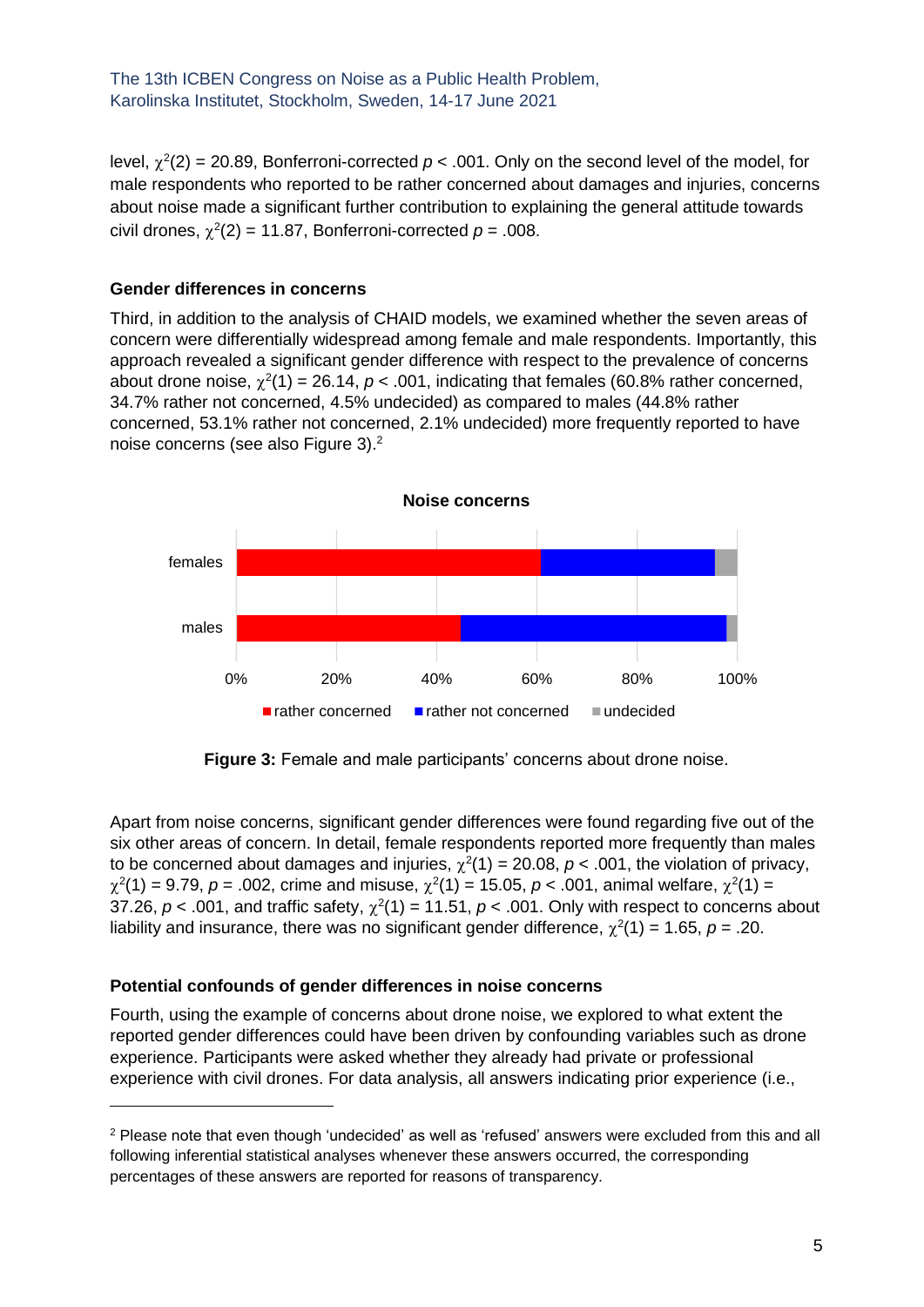'yes, private experience', 'yes, professional experience', and 'yes, private as well as professional experience') were collapsed and contrasted with the answer 'no prior experience'. This analysis revealed a significant gender difference,  $\chi^2(1) = 10.92$ ,  $p < .001$ . Whereas the majority of males reported to have prior experience with drones (52.0% with prior experience, 47.8% without prior experience, 0.2% undecided), most females indicated to have no prior drone experience (40.6% with prior experience, 59.4% without prior experience). This marked drone experience as a potential confounding variable for the gender difference in noise concerns reported above. Hence, we subsequently examined whether the gender difference in noise concerns, in fact, could have been driven by the gender difference in drone experience. For this purpose, the existence of gender differences in noise concerns was tested, separately for respondents with and without prior drone experience. There were significant gender differences in concerns about drone noise, both for participants with prior drone experience,  $\chi^2(1)$  = 17.28, Bonferroni-corrected  $p < .001$ , as well as for respondents without such prior experience,  $\chi^2(1)$  = 9.13, Bonferroni-corrected  $p$  = .005. Both effects represented that females as compared to males more frequently reported to have noise concerns. Thus, even when controlling for the existence of drone experience, we found significant gender differences in noise concerns.

In the same way as for drone experience, we investigated whether the level of previous knowledge about civil drones could have been a confounding variable for the gender difference in noise concerns. When participants were asked to rate on a four-point Likert scale how well they felt informed about civil drones in general, we found a significant gender difference,  $\chi^2(3)$  = 42.57,  $p < .001$ . The two categories indicating feeling rather informed were chosen more frequently by males as compared to females ('feeling very well informed': 16.2% of males, 6.7% of females; 'feeling somewhat informed': 45.9% of males, 34.9% of females), while the pattern was reversed for the two categories indicating feeling rather not informed ('feeling little informed': 27.8% of males, 38.9% of females; 'feeling not informed at all': 9.5% of males, 18.7% of females) ('undecided': 0.2% of males, 0.7% of females; 'refused': 0.2% of males). As this marked the level of previous knowledge about drones as a potential confounding variable for the gender difference in noise concerns, we subsequently examined the existence of gender differences in noise concerns, separately for each of the four levels of drone knowledge. Whereas there were no significant gender differences in noise concerns for participants who rated themselves as either 'somewhat informed',  $\chi^2(1) = 3.79$ , Bonferronicorrected  $p = .21$ , or 'not informed at all',  $\chi^2(1) = 2.18$ , Bonferroni-corrected  $p = .56$ , we found significant gender differences for respondents feeling either 'very well informed',  $\chi^2(1) = 9.94$ , Bonferroni-corrected  $p = .006$ , or 'little informed',  $\chi^2(1) = 8.36$ , Bonferroni-corrected  $p = .015$ . The two last mentioned effects indicated that females as compared to males more frequently reported to have noise concerns. Therefore, although gender differences in noise concerns at least partly disappeared when it was controlled for the level of knowledge about drones, this confounding variable could not fully account for differences between females and males in concerns about drone noise.

Finally, we examined the participants' interest in modern technology in general as a potential confounding variable for the gender difference in concerns about drone noise. Participants indicated their technical interest on an eleven-point Likert scale ranging from '0 – not interested at all' to '10 – very interested'. For data reduction, we calculated this scale's quartiles for the current sample and assigned each respondent to one of four quartile bins according to reported technical interest. Hence, the first bin represented technical interest values  $\leq 6$ , the second bin indicated value 7, the third bin represented value 8, and the fourth bin indicated values ≥ 9. On this basis, we found that the distribution across technical interest bins significantly depended on gender,  $\chi^2(3) = 102.42$ ,  $p < .001$ . Whereas a large proportion of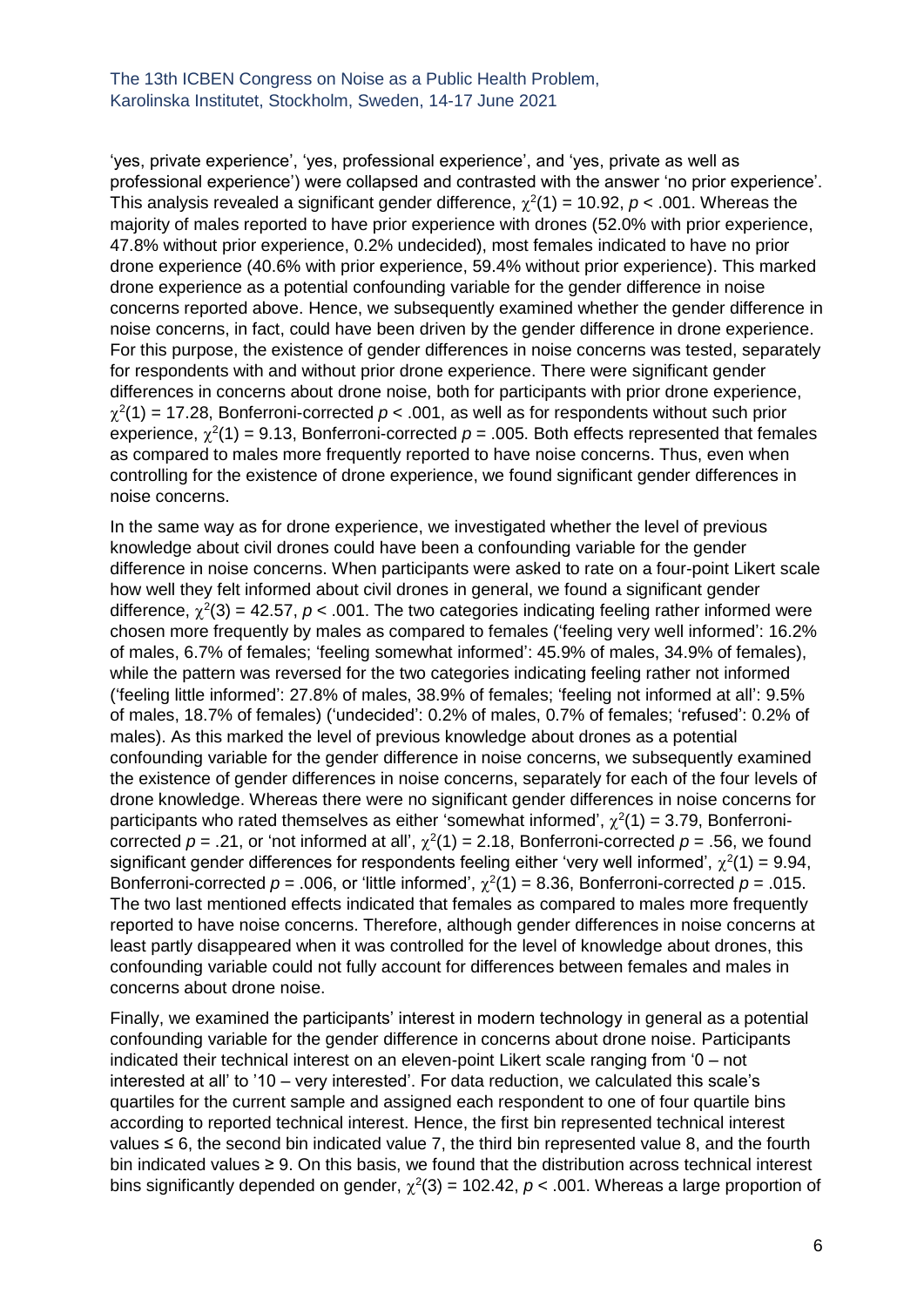females was represented in the two bins indicating relatively lower technical interest (bin '≤6': 46.1%, bin '7': 24.7%, bin '8': 18.5%, bin '≥9': 10.0%, undecided: 0.7%), a large proportion of males was represented in the two bins indicating relatively higher technical interest (bin '≤6': 21.1%, bin '7': 17.4%, bin '8': 28.8%, bin '≥9': 32.5%, refused: 0.2%). As this marked technical interest as a potential confounding variable for the gender difference in noise concerns, we subsequently tested the existence of gender differences in noise concerns, separately for each of the four technical interest bins. In this way, we found a significant gender difference in noise concerns for technical interest bin '≤6',  $\chi^2(1)$  = 12.65, Bonferroni-corrected  $p = .002$ , as well as bin '7',  $\chi^2(1)$  = 6.57, Bonferroni-corrected  $p$  = .042. These two effects indicated that females as compared to males more frequently reported to have noise concerns. In contrast, there was no significant difference in noise concerns between females and males for technical interest bin '8',  $\chi^2(1)$  = 5.62, Bonferroni-corrected *p* = .071, and bin '≥9',  $\chi^2(1)$  = 0.60, Bonferroni-corrected  $p = 1$ . Thus, technical interest could only in part account for the gender difference in concerns about drone noise.

#### **Data weighted for representativeness**

As the results reported above refer to the original (i.e., raw) survey data, the 'results' section is completed by an additional report of data that were weighted to ensure representativeness for the German population with respect to a number of central sociodemographic factors (for more details, see 'methods' section). In this way, it is ensured that the current study's two main findings regarding general attitude and noise concerns on the superordinate group level were similar when using weighted survey data.

First, similar to the unweighted data reported above, the data weighted for representativeness showed that the majority of the male German population had a rather positive attitude towards civil drones (63% rather positive, 29% rather negative, 8% undecided). In contrast, there was no clear majority for any side in the female German population (44% rather positive, 47% rather negative, 10% undecided). Second, also similar to the reported unweighted data, the data weighted for representativeness indicated that noise concerns were more widespread among the female German population (62% rather concerned, 33% rather not concerned, 5% undecided) as compared to the male German population (41% rather concerned, 53% rather not concerned, 6% undecided).

### **DISCUSSION**

The present study was based on a telephone-survey in Germany. It extends Eißfeldt and colleagues' [4] report of the same dataset by providing inferential statistics for the notions that a rather positive general attitude towards civil drones was more widespread among male than female respondents and that females more frequently reported to have concerns about civil drones. This further corroborates prior research (e.g. [2, 6]). Importantly, this gender difference was revealed to be statistically significant for six out of the seven areas of concern that were assessed in the current study (e.g., including concerns about noise, damages and injuries, and the violation of privacy). Hence, our findings emphasize the ubiquity of gender differences in various indicators of drone acceptance.

Moreover, the present study contained a set of analyses of potential confounds of such gender differences using the example of noise concerns. Although we revealed substantial differences between female and male participants in the existence of drone experience, the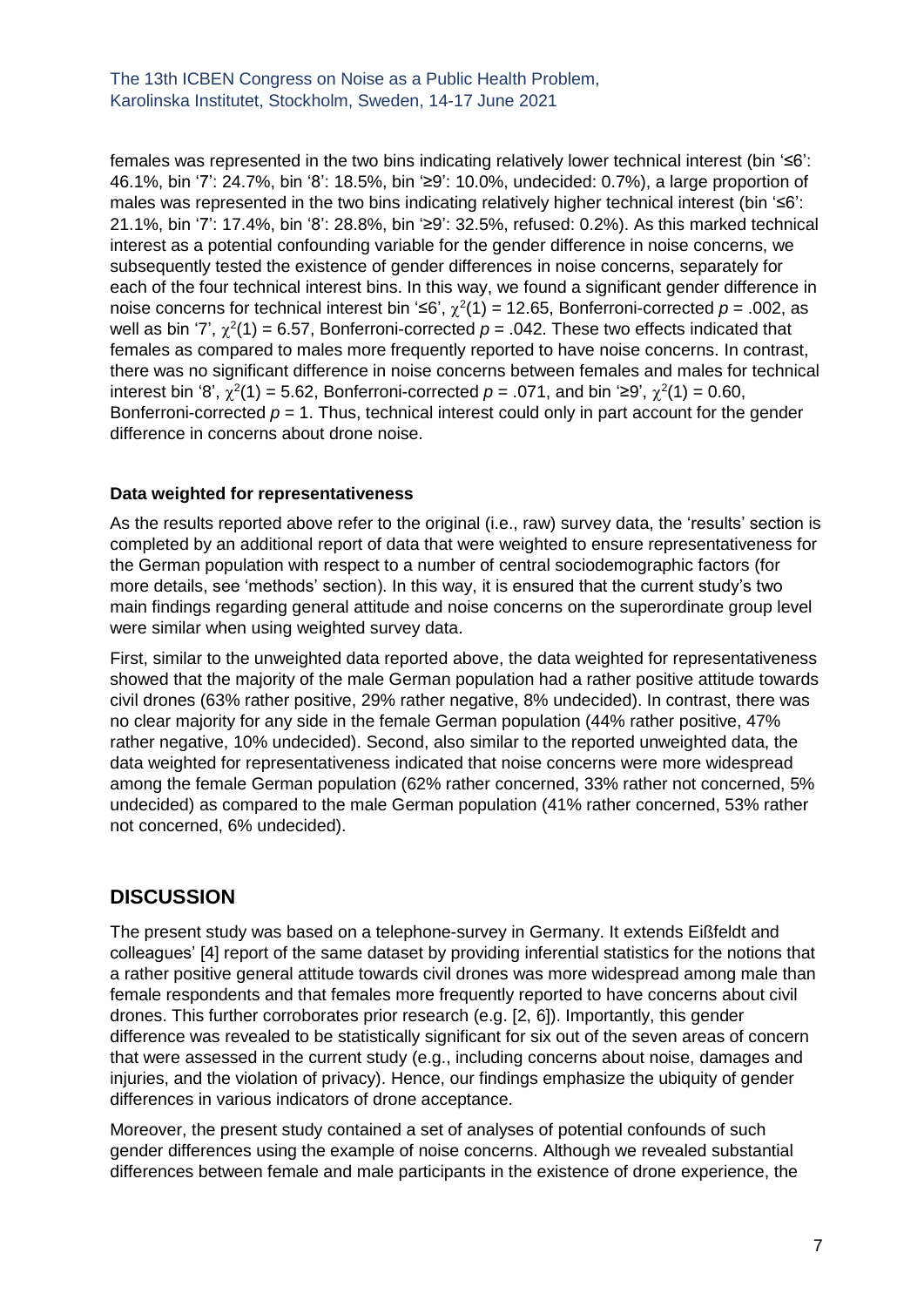level of knowledge about drones, and the interest in modern technology in general, none of these three variables could fully account for the reported gender difference in noise concerns. For example, the finding that female as compared to male respondents more frequently reported to have noise concerns was shown to be statistically significant both for participants with and without prior drone experience. However, it has to be noted that there was no statistically significant gender difference in noise concerns for specific subgroups of respondents, for instance participants with very high technical interest. In this way, the present study yielded evidence that certain confounding variables might at least to some degree contribute to the existence of gender differences in noise concerns. Therefore, future research should further examine whether gender differences in drone acceptance could in part be driven by certain types of confounds which might frequently occur between females and males (see also e.g. [6]). For this purpose, it may be beneficial to assess potentially confounding variables in a more detailed way. For example, instead of asking whether participants have private and/or professional experience with civil drones or not, one could assess the estimated number of hours of prior experience with these vehicles.

Beyond the present study's detailed comparison of the prevalence of concerns about civil drones between female and male respondents, we also revealed gender differences in the importance of the seven assessed areas of concern for explaining the participants' general attitude towards civil drones. Although several prior studies showed noise concerns to be among the least widespread of all concerns about civil drones (e.g. [2-4, 11, 12]; but see [13]), the recent study of Eißfeldt and colleagues showed noise concerns to be the most important of all assessed concerns for explaining the participants' general attitude towards these vehicles [4]. By means of gender-specific CHAID models, the present study built onto this line of research and demonstrated that noise concerns best explained female respondents' attitudes towards civil drones. In contrast, concerns about damages and injuries were most important for explaining male participants' attitudes. Therefore, the current findings refine the previous study's conclusion.

One key question that arises when discussing the present results is whether the lower prevalence of a positive general attitude towards civil drones and the higher prevalence of concerns about these vehicles among females indeed reflect drone-specific judgements or, alternatively, are an expression of possible broader gender tendencies. Importantly, besides drone acceptance, gender differences in attitudes and concerns have previously been reported in several other contexts that have certain aspects in common with the current topic. For example, the mentioned representative online-survey of the German Unmanned Aviation Association (VUL) carried out in 2017 indicated fewer females to be supportive of autonomous vehicles than males, not only regarding aircrafts, but also with respect to rail and road traffic [2]. Similarly, prior research yielded evidence that females on average have less favorable attitudes towards technology use [15]. Moreover, in accordance with the current findings as well as previous studies in the field of drone applications (e.g. [6]), concerns about issues of privacy in other contexts such as using mobile devices have previously also been shown to be more common among females (e.g. [16]). Hence, instead of representing judgements that were specifically made with respect to the topic of civil drones, the present findings could alternatively be an indicator of rather broad gender tendencies that might also emerge in other domains. It will be important for future research to further examine the validity of these two alternative interpretations.

In any case, the fact that the present study substantiates the notion that a positive general attitude towards civil drones is less widespread among females, while drone concerns (e.g., about noise) are more widespread in this group should not be underestimated. It is known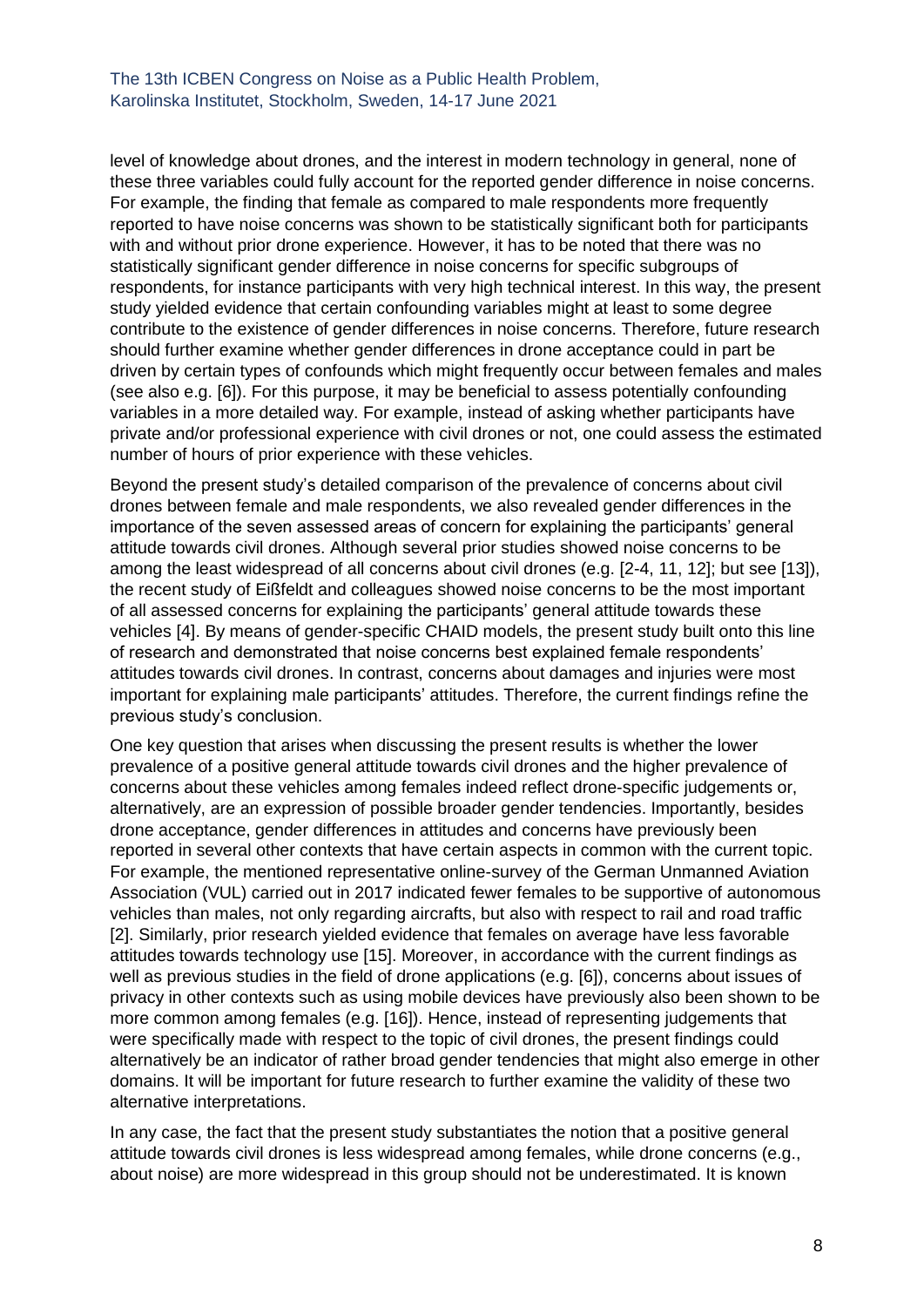from prior research that direct noise exposure variables can only explain about one third of the variance in noise annoyance. Other factors such as personal noise sensitivity as well as attitude towards the noise source have to be taken into account as well [10]. Therefore, a lower prevalence of a positive general attitude towards civil drones and a higher prevalence of (noise) concerns about these vehicles among females might indicate a higher risk of being annoyed by drones. Furthermore, annoyance is speculated to constitute one potential mechanism by which noise can impair people's health [10]. Hence, if annoyance by civil drones indeed was more widespread among females, this group would perhaps also be at higher risk of health impairments from drone traffic. Importantly, such aspects have to be considered in future studies.

## **CONCLUSIONS**

In sum, the current study not only substantiates the notion that females as compared to males are less positive and more concerned about civil drone applications, but also demonstrates noise concerns to be of particular importance for explaining females' general attitudes towards these vehicles, while concerns about damages and injuries were especially relevant for explaining males' general attitudes on this topic. Although future research is needed to further investigate the influence of potentially confounding variables and to examine the level of drone-specificity of the present findings, the reported gender differences were shown to have a substantial impact in the context of drone acceptance. Thus, the current results ought to be considered when developing civil drone applications.

### **Acknowledgements**

The authors thank infas (Institute for Applied Social Sciences, Bonn, Germany) for implementing the telephone-survey. Moreover, they are grateful to Maria Stolz, Anne Papenfuß, Marcus Biella, and Dirk Kügler (DLR German Aerospace Center, Institute of Flight Guidance, Braunschweig, Germany) as well as Janina Belz (infas) for their conceptual and intellectual contributions.

# **REFERENCES**

- [1] Planing, P., & Pinar, Y. (2019). *Acceptance of air taxis - A field study during the first flight of an air taxi in a European city*. Retrieved fro[m https://doi.org/10.31219/osf.io/rqgpc](https://doi.org/10.31219/osf.io/rqgpc)
- [2] German Unmanned Aviation Association / Verband Unbemannte Luftfahrt (VUL). (2017). *Was denken die Deutschen über unbemannte Luftfahrt? Ergebnisse einer repräsentativen Umfrage*. Retrieved from [https://www.verband-unbemannte-luftfahrt.de/wp](https://www.verband-unbemannte-luftfahrt.de/wp-content/uploads/2017/12/20171214_Umfrage_Unbemannte-Luftfahrt.pdf)[content/uploads/2017/12/20171214\\_Umfrage\\_Unbemannte-Luftfahrt.pdf](https://www.verband-unbemannte-luftfahrt.de/wp-content/uploads/2017/12/20171214_Umfrage_Unbemannte-Luftfahrt.pdf)
- [3] German Unmanned Aviation Association / Verband Unbemannte Luftfahrt (VUL). (2019). *Was denken die Deutschen über Unbemannte Luftfahrt? Ergebnisse einer repräsentativen Umfrage*. Retrieved from <https://www.verband-unbemannte-luftfahrt.de/wp-content/uploads/2019/11/Akzeptanzumfrage.pdf>
- [4] Eißfeldt, H., Vogelpohl, V., Stolz, M., Papenfuß, A., Biella, M., Belz, J., & Kügler, D. (2020). The acceptance of civil drones in Germany. *CEAS Aeronautical Journal, 11*, 665–676. doi:10.1007/s13272- 020-00447-w